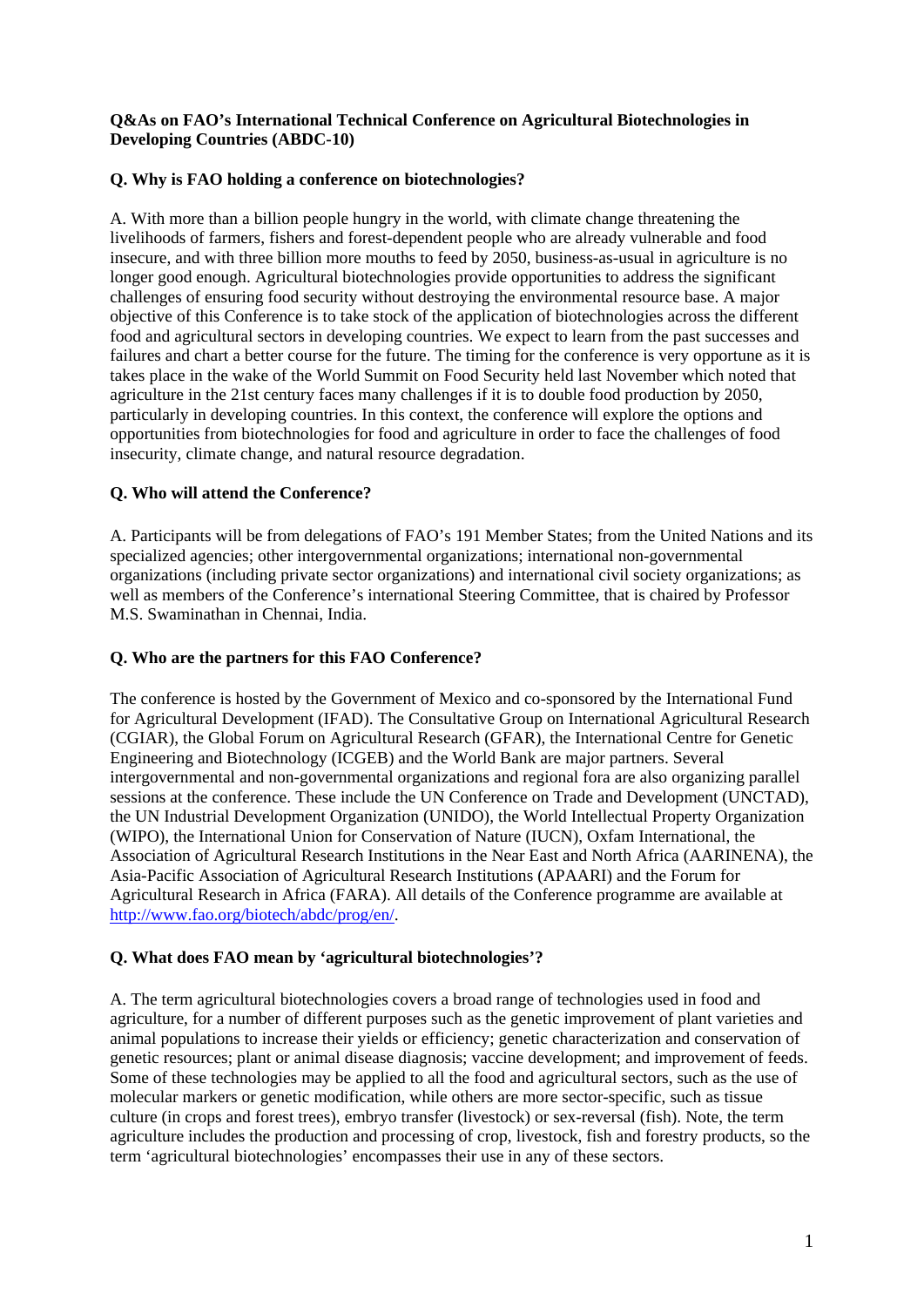### **Q. What is the relationship between agricultural biotechnologies and genetically modified organisms (GMOs)?**

A. A genetically modified organism (GMO) is an organism in which one or more genes (called transgenes) have been introduced into its genetic material from another organism. The genes may be from a different kingdom (e.g. a bacterial gene introduced into plant genetic material), a different species within the same kingdom or even from the same species. In crops, genetic modification has had limited but real success in modifying a few simple input traits in a small number of commercial commodity crops, which have also been adopted by some developing countries' farmers. However, the major breeding and crop management successes to date have come from non-transgenic biotechnologies encompassing the full range of agronomic traits and practices relevant to developing countries' farmers. No GM livestock or fish have been commercially released in the world while commercial release of GM forest trees is reported in just one country, China.

Over-emphasis of, and polarization within, the "GMO debate" has distracted and diverted scientific and policy resources from focusing on the needs of poor rural producers. The controversy regarding GMOs in food and agriculture over the past decade has had significant effects in stalling, reducing and redirecting some public sector research efforts in agricultural biotechnologies, including non-GMO biotechnologies, from addressing the needs of the poor rural producers in developing countries, in addition to diverting significant scientific resources from research to regulation. This conference is dedicated to the wide range of agricultural biotechnologies available and GMOs are not its main focus.

### **Q. What is FAO's position on GMOs?**

A. Firstly, despite what is sometimes said, we do not need GMOs to resolve the current world hunger problem. There is enough food for everybody, but millions of people are poor and simply do not have the money to buy food – that is why access to food is a major problem.

Secondly, FAO recognizes that genetic modification can help in some circumstances to increase production and productivity in agriculture, forestry and fisheries and thus contribute to food security. However, FAO is also aware of the concern about the potential risks that GMOs pose regarding the effects on human and animal health and the environment. FAO is constantly striving to determine the potential benefits and possible risks associated with the application of modern technologies to increase plant and animal productivity and production. However, the responsibility for formulating policies and making decisions regarding these technologies rests with the Member Governments themselves.

### **Q. What is FAO's position on GM maize in Mexico?**

A. As mentioned above, the responsibility for formulating policies and making decisions regarding GMOs lies with the individual FAO Member Governments. FAO does not intervene regarding the policies or decisions, including those related to GMOs, of its Member Governments and so it has no position regarding cultivation of GM maize in Mexico.

### **Q. Can agricultural biotechnologies help smallholder farmers?**

**A.** Yes, and this is clear from the many case studies provided in the background documents prepared by FAO for this conference [\(http://www.fao.org/biotech/abdc/backdocs/en/](http://www.fao.org/biotech/abdc/backdocs/en/)). For example, the highly successful rice hybrids known as New Rice for Africa (NERICA) have doubled rice yields and substantially boosted farmers' incomes in those countries where they have been introduced. NERICA is derived from crossing two species of cultivated rice, the African rice and the Asian rice, combining the high yields from the Asian rice with the ability of the African rice to thrive in harsh environments. In the Satkhira and Chittagong districts of Bangladesh, the use of artificial insemination to raise milk yelds of dairy cattle has increased incomes and employment for smallholders in community-based